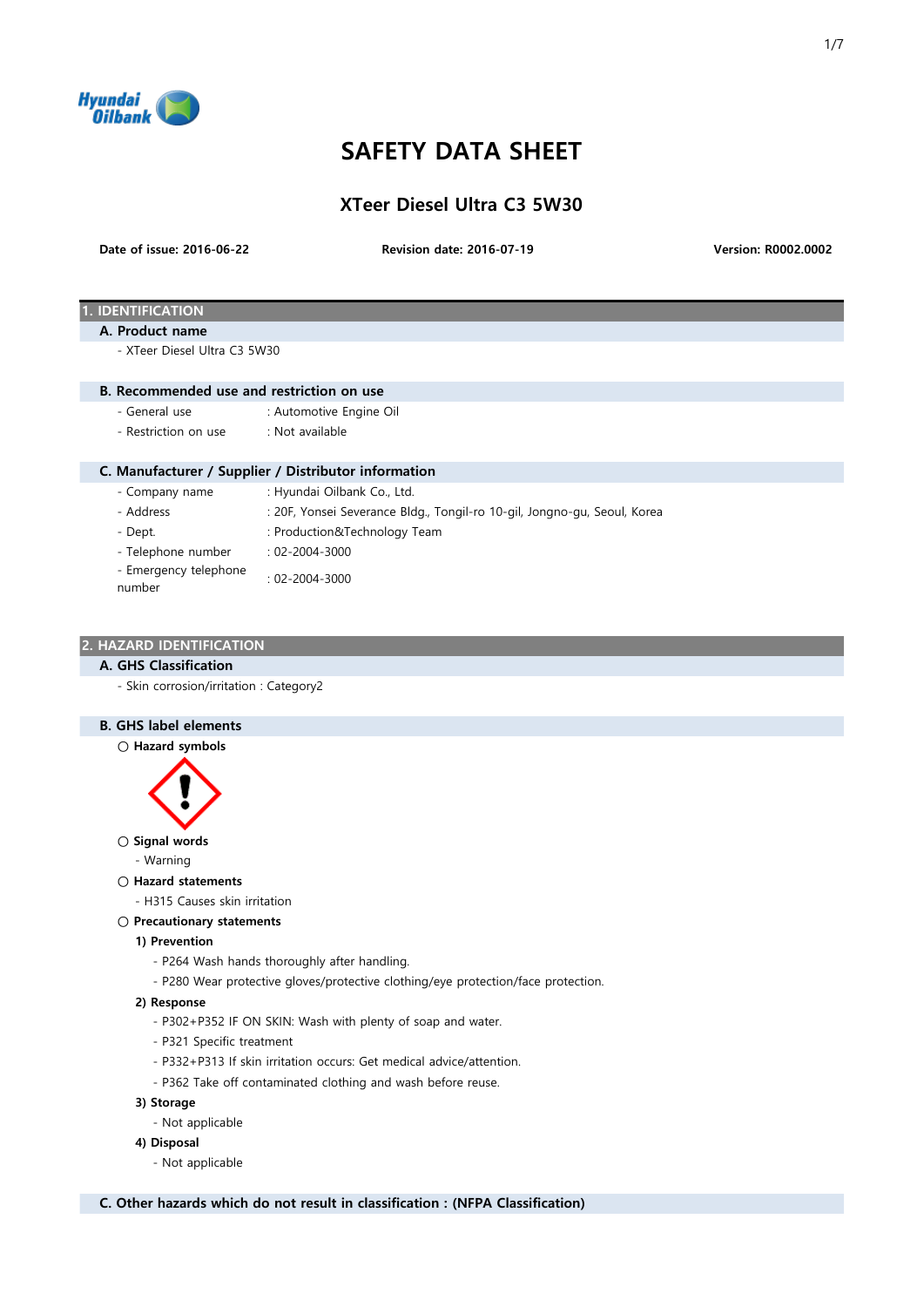#### $\bigcirc$  NFPA grade (0 ~ 4 level)

- Health : 2, Flammability : 1, Reactivity : 0

#### 3. COMPOSITION/INFORMATION ON INGREDIENTS

| <b>Chemical Name</b>                                      | Trade names and Synonyms | CAS No.                  | Content(%) |
|-----------------------------------------------------------|--------------------------|--------------------------|------------|
| Distillates (petroleum), hydrotreated heavy<br>paraffinic |                          | 64742-54-7               | $75 - 85$  |
| Additive mixture (S1)                                     |                          | -                        | $10 - 15$  |
| Additive mixture (S2)                                     |                          | -                        | $5 - 10$   |
| Additive mixture (S3)                                     |                          | $\overline{\phantom{a}}$ | $0.1 - 1$  |

#### 4. FIRST AID MEASURES

- A. Eye contact
	- Do not rub your eyes.
	- Immediately flush eyes with plenty of water for at least 15minutes and call a doctor/physician.

#### B. Skin contact

- Flush skin with plenty of wter for at least 15 minutes while removing contaminated clothing and shoes.
- Laundering enough contaminated clothing before reuse.
- Go to the hospital immediately if symptoms(flare, irritate) occur.
- Wash thoroughly after handling.

#### C. Inhalation contact

- When exposed to large amounts of steam and mist, move to fresh air.
- Take specific treatment if needed.

#### D. Ingestion contact

- About whether I should induce vomiting Take the advice of a doctor.
- Rinse your mouth with water immediately.
- E. Delayed and immediate effects and also chronic effects from short and long term exposure
	- Not available

## F. Notes to physician

- Notify medical personnel of contaminated situations and have them take appropriate protective measures.

#### 5. FIREFIGHTING MEASURES

#### A. Suitable (Unsuitable) extinguishing media

- Dry chemical, carbon dioxide, regular foam extinguishing agent, spray
- Avoid use of water jet for extinguishing

#### B. Specific hazards arising from the chemical

- Not available

# C. Special protective actions for firefighters

- Cool containers with water until well after fire is out.
- Withdraw immediately in case of rising sound from venting safety devices or discoloration of tank.
- Notify your local firestation and inform the location of the fire and characteristics hazard.
- Using a unattended and water devices in case of large fire and leave alone to burn if you do not imperative.
- Avoid inhalation of materials or combustion by-products.
- Keep containers cool with water spray.
- Vapor or gas is burned at distant ignition sources can be spread quickly.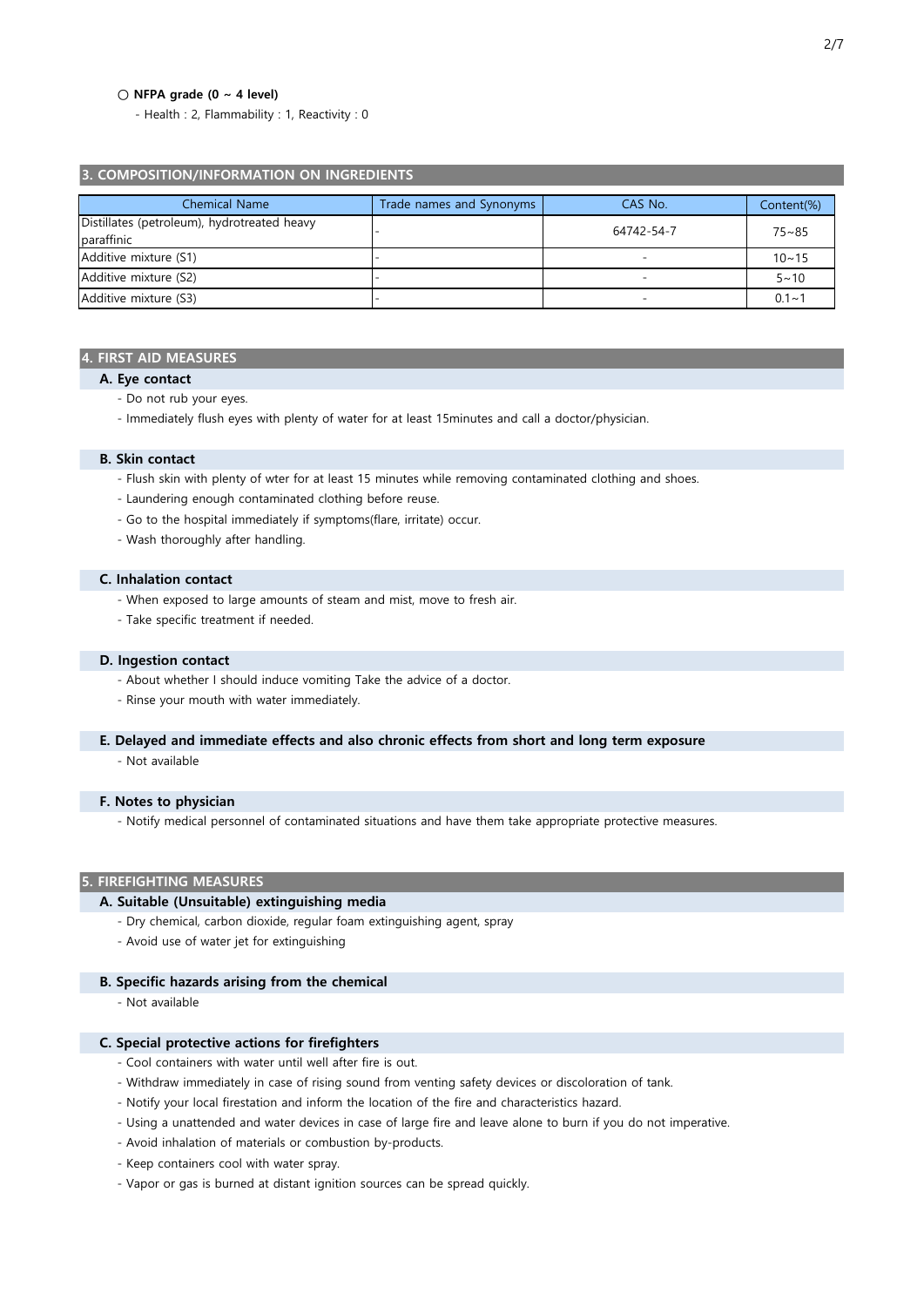## 6. ACCIDENTAL RELEASE MEASURES

#### A. Personal precautions, protective equipment and emergency procedures

- Wear proper personal protective apparatus as indicated in Section 8 and avoid skin contact and inhalation.
- Must work against the wind, let the upwind people to evacuate.
- Remove all sources of ignition.
- Do not direct water at spill or source of leak.
- Avoid skin contact and inhalation.

#### B. Environmental precautions

- Prevent runoff and contact with waterways, drains or sewers.
- If large amounts have been spilled, inform the relevant authorities.

#### C. Methods and materials for containment and cleaning up

- Large spill : Stay upwind and keep out of low areas. Dike for later disposal.
- Notification to central government, local government. When emissions at least of the standard amount
- Dispose of waste in accordance with local regulation.
- Appropriate container for disposal of spilled material collected.
- Small leak: sand or other non-combustible material, please let use absorption.
- Wipe off the solvent.
- Dike for later disposal.

## 7. HANDLING AND STORAGE

# A. Precautions for safe handling

- Since emptied containers retain product residue(vapor, liquid, solid) follow all MSDS and label warnings even after container is emptied.

- Get the manual before use.
- Operators should wear antistatic footwear and clothing.
- Do not inhale the steam prolonged or repeated.

#### B. Conditions for safe storage, including any incompatibilities

- Check regularly for leaks.
- Do not apply direct heat.
- Do not apply any physical shock to container.
- Keep sealed when not in use.
- No open fire.

#### 8. EXPOSURE CONTROLS/PERSONAL PROTECTION

# A. Exposure limits

# ○ ACGIH TLV

- [Distillates (petroleum), hydrotreated heavy paraffinic] : TWA 5 mg/m3, Inhalable particulate matter(Mineral oil, Pure, highly and severely refined)

#### $\cap$  OSHA PEL

- Not available

#### B. Engineering controls

- A system of local and/or general exhaust is recommended to keep employee exposures above the Exposure Limits. Local exhaust ventilation is generally preferred because it can control the emissions of the contaminant at its source, preventing dispersion of it into the general work area. The use of local exhaust ventilation is recommended to control emissions near the source.

#### C. Individual protection measures, such as personal protective equipment

#### ○ Respiratory protection

- Under conditions of frequent use or heavy exposure, Respiratory protection may be needed.
- Respiratory protection is ranked in order from minimum to maximum.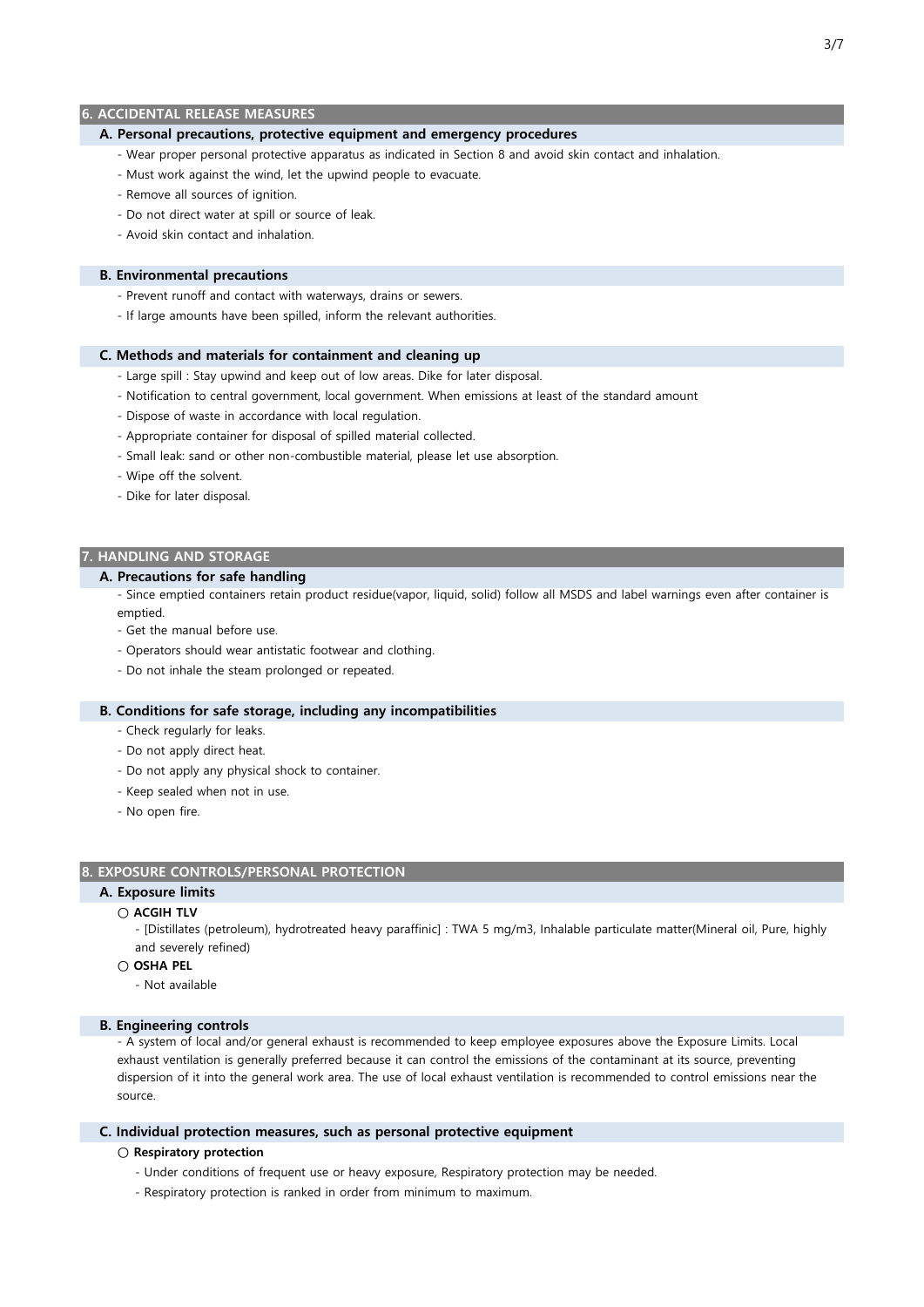- Consider warning properties before use.
- Any chemical cartridge respirator with organic vapor cartridge(s).
- Any chemical cartridge respirator with a full facepiece and organic vaporcartridge(s).
- Any air-purifying respirator with a full facepiece and an organic vapor canister.
- For Unknown Concentration or Immediately Dangerous to Life or Health : Any supplied-air respirator with full facepiece

and operated in a pressure-demand or other positive-pressure mode in combination with a separate escape supply. Any selfcontained breathing apparatus with a full facepiece.

#### ○ Eye protection

- Wear primary eye protection such as splash resistant safety goggles with a secondary protection face shield.
- Provide an emergency eye wash station and quick drench shower in the immediate work area.

#### ○ Hand protection

- Wear appropriate glove.

- Skin protection
	- Wear appropriate clothing.
- Others

- Not available

#### 9. PHYSICAL AND CHEMICAL PROPERTIES

| A. Appearance                                   |                                       |  |
|-------------------------------------------------|---------------------------------------|--|
| - Appearance                                    | Liquid                                |  |
| - Color                                         | Clear brown                           |  |
| B. Odor                                         | Mild                                  |  |
| C. Odor threshold                               | No data available                     |  |
| D. pH                                           | Not available                         |  |
| E. Melting point/Freezing point                 | No data available                     |  |
| F. Initial Boiling Point/Boiling Ranges         | Not available                         |  |
| G. Flash point                                  | > 200 °C                              |  |
| H. Evaporation rate                             | No data available                     |  |
| I. Flammability(solid, gas)                     | No data available                     |  |
| J. Upper/Lower Flammability or explosive limits | No data available                     |  |
| K. Vapour pressure                              | No data available                     |  |
| L. Solubility                                   | No data available                     |  |
| M. Vapour density                               | No data available                     |  |
| N. Specific gravity (Relative density)          | 0.854                                 |  |
| O. Partition coefficient of n-octanol/water     | No data available                     |  |
| P. Autoignition temperature                     | No data available                     |  |
| Q. Decomposition temperature                    | No data available                     |  |
| R. Viscosity                                    | 68.56 cSt at 40°C, 11.63 cSt at 100°C |  |
| S. Molecular weight                             | No data available                     |  |

#### 10. STABILITY AND REACTIVITY

# A. Chemical Stability

- This material is stable under recommended storage and handling conditions.

#### B. Possibility of hazardous reactions

- Hazardous Polymerization will not occur.

#### C. Conditions to avoid

- Avoid contact with incompatible materials and condition.
- Avoid : Accumulation of electrostatic charges, Heating, Flames and hot surfaces

#### D. Incompatible materials

- Not available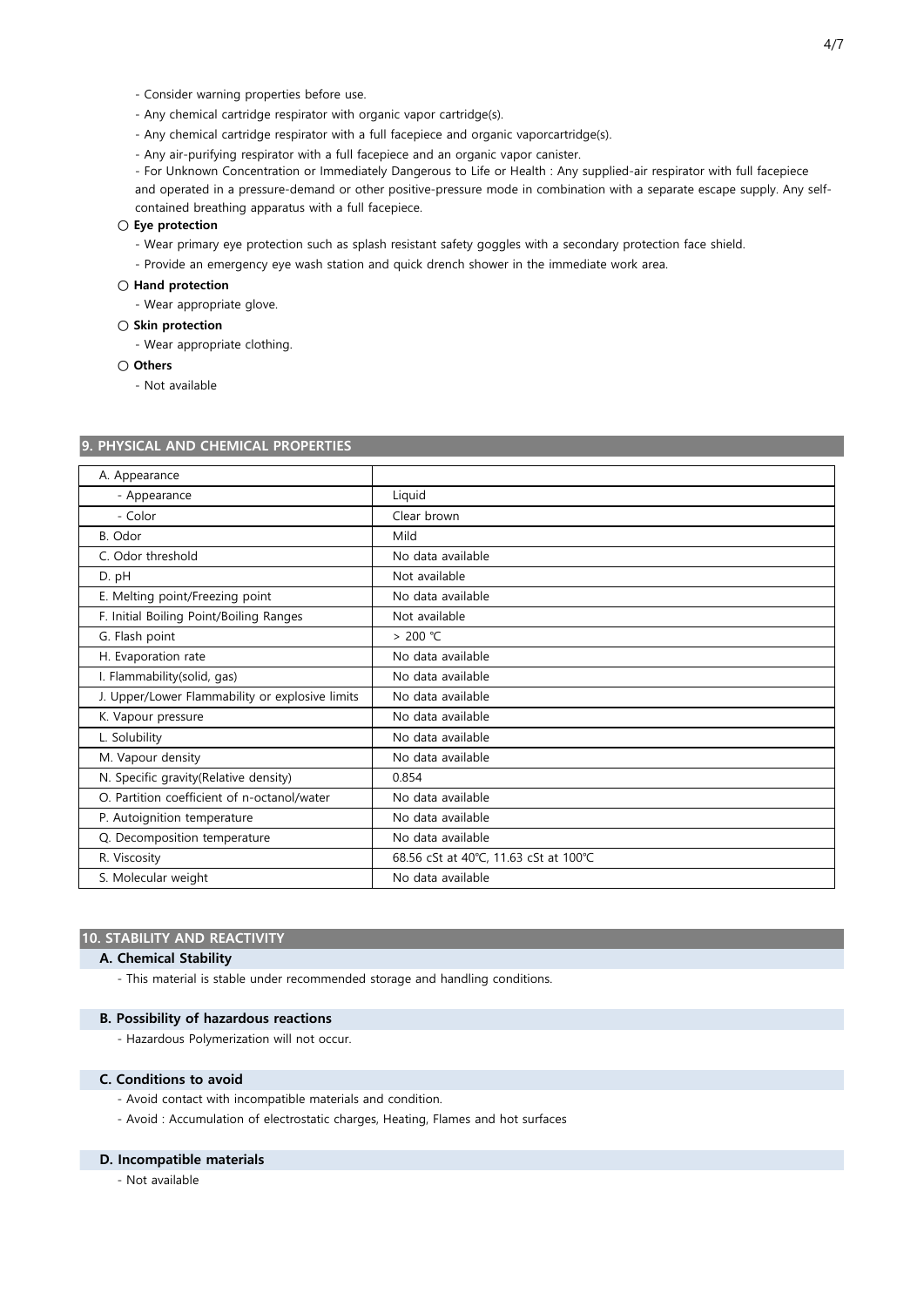#### E. Hazardous decomposition products

- May emit flammable vapour if involved in fire.

```
5/7
```
#### 11. TOXICOLOGICAL INFORMATION

#### A. Information on the likely routes of exposure

- (Respiratory tracts)
	- Not available
- (Oral)
	- Not available
- (Eye·Skin)
	- Causes skin irritation

# B. Delayed and immediate effects and also chronic effects from short and long term exposure

```
○ Acute toxicity
```
- \* Oral ATE MIX : >5000mg/kg
	- [Distillates (petroleum), hydrotreated heavy paraffinic] : LD50 > 15000 ㎎/㎏ Rat
- \* Dermal ATE MIX : >5000mg/kg
	- [Distillates (petroleum), hydrotreated heavy paraffinic] : LD50 > 5000 ㎎/㎏ Rabbit
- \* Inhalation ATE MIX : 2.0mg/L~10.0mg/L

- [Distillates (petroleum), hydrotreated heavy paraffinic] : Mist LC50 = 2.18 ㎎/ℓ 4 hr Rat

- Skin corrosion/irritation
- Causes skin irritation
- Serious eye damage/irritation
	- Not available
- Respiratory sensitization
	- Not available
- Skin sensitization
	- Not available
- Carcinogenicity
	- \* IARC
		- Not available
	- \* OSHA
		- Not available
	- \* ACGIH
		- [Distillates (petroleum), hydrotreated heavy paraffinic] : A4
	- \* NTP
	- Not available
	- \* EU CLP

- [Distillates (petroleum), hydrotreated heavy paraffinic] : Carc.1B

- Germ cell mutagenicity
	- Not available
- Reproductive toxicity
	- Not available
- STOT-single exposure
	- Not available
- STOT-repeated exposure
	- Not available
- Aspiration hazard
	- Not available

# 12. ECOLOGICAL INFORMATION

# A. Ecotoxicity

○ Fish

- [Distillates (petroleum), hydrotreated heavy paraffinic] : LC50 > 5000 ㎎/ℓ 96 hr Oncorhynchus mykiss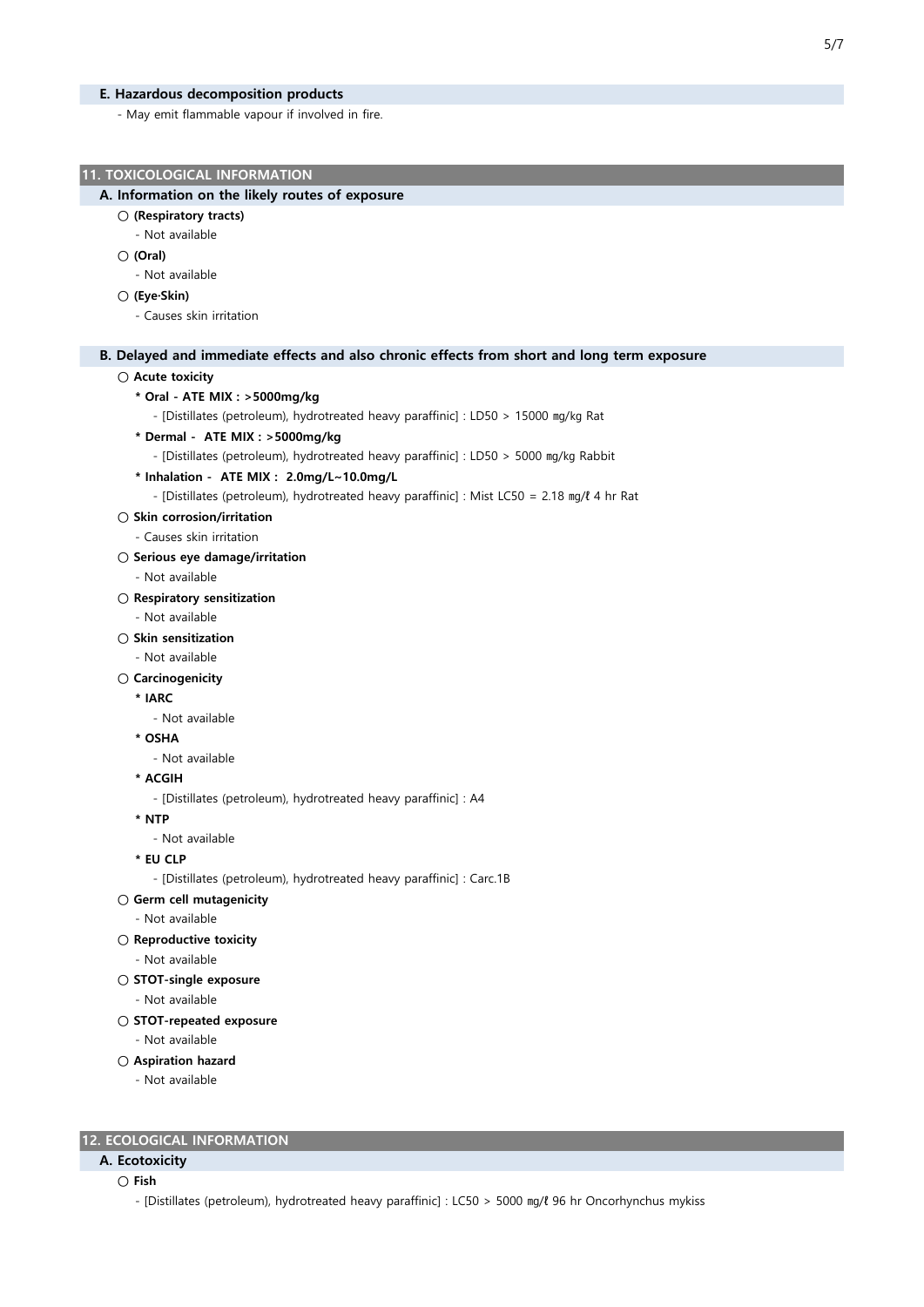# ○ Crustaceans

- [Distillates (petroleum), hydrotreated heavy paraffinic] : EC50 > 1000 ㎎/ℓ 48 hr Daphnia magna

#### ○ Algae

- [Distillates (petroleum), hydrotreated heavy paraffinic] : EC50 > 1000 ㎎/ℓ 96 hr Scenedesmus subspicatus

#### B. Persistence and degradability

# ○ Persistence

- [Distillates (petroleum), hydrotreated heavy paraffinic] : log Kow =  $3.9 \sim 6$  (Estimates)

## ○ Degradability

- Not available

#### C. Bioaccumulative potential

- Bioaccumulative potential
	- Not available

#### ○ Biodegration

- [Distillates (petroleum), hydrotreated heavy paraffinic] : Biodegradability = 6 (%) 28 day (Aerobic, Domestic wastewater, does not decompose easily)

#### D. Mobility in soil

- Not available

#### E. Other adverse effects

- Not available

# 13. DISPOSAL CONSIDERATIONS

#### A. Disposal methods

- Since more than two kinds of designaed waste is mixed, it is difficult to treat seperatly, then can be reduction or stabilization by incineration or similar process.

- If water separation is possible, pre-process with Water separation process.
- Dispose by incineration.

#### B. Special precautions for disposal

- The user of this product must disposal by oneself or entrust to waste disposer or person who other's waste recycle and dispose, person who establish and operate waste disposal facilities.

- Dispose of waste in accordance with all applicable laws and regulations.

#### 14. TRANSPORT INFORMATION

# A. UN No. (IMDG)

- Not available

#### B. Proper shipping name

- Not available

# C. Hazard Class

- Not available

#### D. IMDG Packing group

- Not available

## E. Marine pollutant

- Not applicable

#### F. Special precautions for user related to transport or transportation measures

- Local transport follows in accordance with Dangerous goods Safety Management Law.

- Package and transport follow in accordance with Department of Transportation (DOT) and other regulatory agency requirements.